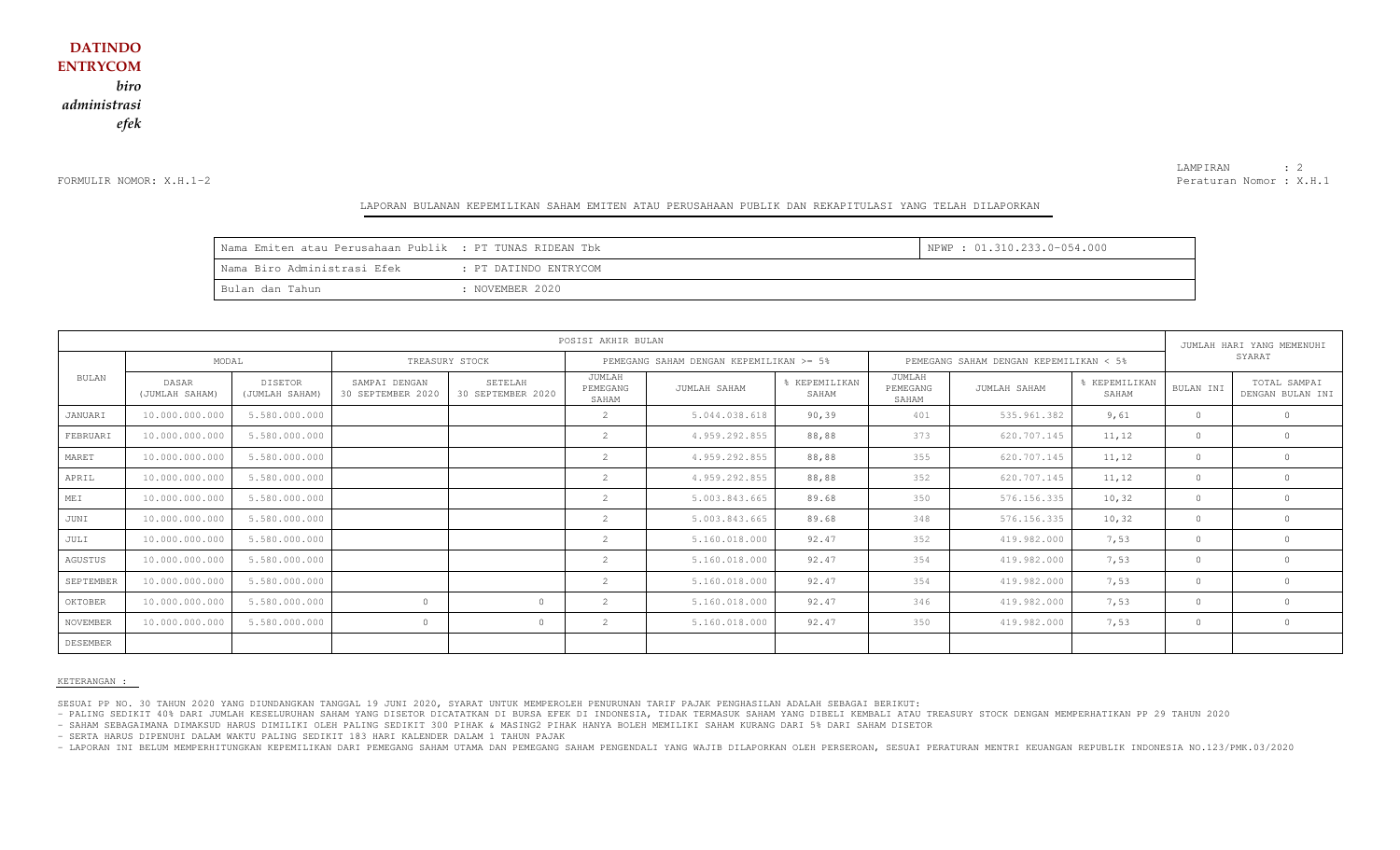### **DATINDO ENTRYCOM** *biro administrasiefek*

M

## LAPORAN KEPEMILIKAN SAHAM - DIREKSI & KOMISARIS PER : 30 NOVEMBER 2020

Emiten : PT TUNAS RIDEAN Tbk

| NOMOR                               | N A M A                                                                                                       | JABATAN                                                                                                | PERSENTASE<br>JUMLAH SAHAM                                              | KETERANGAN |
|-------------------------------------|---------------------------------------------------------------------------------------------------------------|--------------------------------------------------------------------------------------------------------|-------------------------------------------------------------------------|------------|
| SARASTI BASKORO                     | Drs. ANTON SETIAWAN<br>2 DR. ARIE SETIABUDI SOESILO, M.Sc.<br>CHAN TZE CHOONG ERIC<br>5 Ir. HONG ANTON LEOMAN | KOMISARIS UTAMA<br>WAKIL KOMISARIS UTAMA/ INDEPENDEN<br>KOMISARIS INDEPENDEN<br>KOMISARIS<br>KOMISARIS | 0 0,0000000<br>0 0,0000000<br>0 0,0000000<br>0 0,0000000<br>0 0,0000000 |            |
| 8 MAX SUNARCIA<br>10 TAN FONY SALIM | 6 RICO ADISURJA SETIAWAN, MBA<br>NUGRAHA INDRA PERMADI<br>9 TENNY FEBYANA HALIM                               | DIREKTUR UTAMA<br>DIREKTUR<br>DIREKTUR<br>DIREKTUR<br>DIREKTUR                                         | 0 0,0000000<br>0 0,0000000<br>0 0,0000000<br>0 0,0000000<br>0 0,0000000 |            |
|                                     |                                                                                                               | TOTAL                                                                                                  | 0 0,0000000                                                             |            |

02/12/2020 08:14:35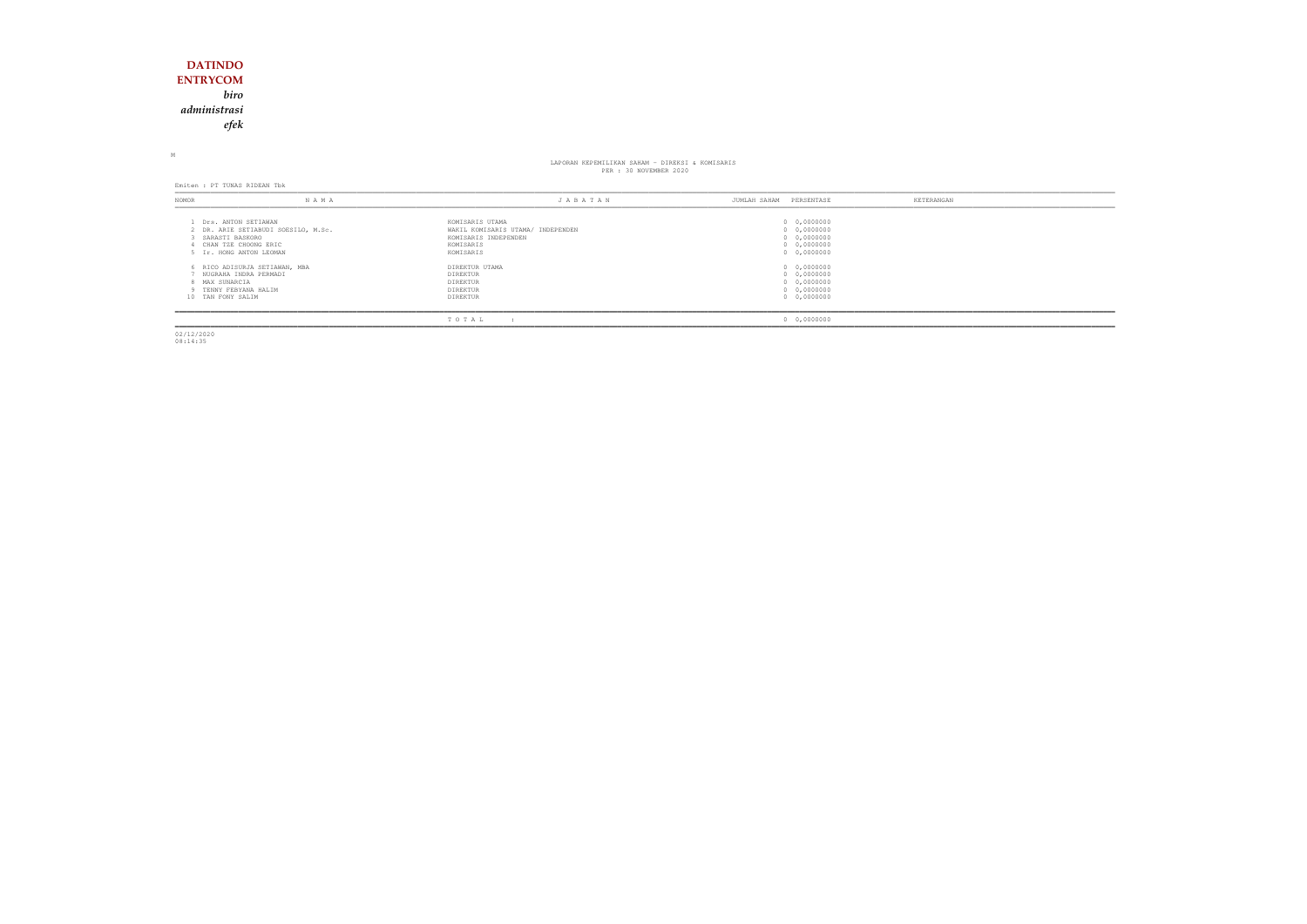| <b>DATINDO</b>                                                  |               |                                                            |                 |                                     |                                                           |
|-----------------------------------------------------------------|---------------|------------------------------------------------------------|-----------------|-------------------------------------|-----------------------------------------------------------|
| <b>ENTRYCOM</b>                                                 |               |                                                            |                 |                                     |                                                           |
| biro                                                            |               |                                                            |                 |                                     |                                                           |
| administrasi                                                    |               |                                                            |                 |                                     |                                                           |
| efek                                                            |               |                                                            |                 |                                     |                                                           |
| М                                                               |               | DAFTAR PEMEGANG SAHAM PENGENDALI<br>PER : 30 NOVEMBER 2020 |                 |                                     |                                                           |
| Emiten : PT TUNAS RIDEAN Tbk                                    |               |                                                            |                 |                                     |                                                           |
| NOMOR<br>$N A M A - 1$                                          | $N A M A - 2$ | A L A M A T - 1                                            | A L A M A T - 2 | KOTA                                | JUMLAH SAHAM<br>% PEMILIKAN                               |
| JARDINE CYCLE & CARRIAGE LIMITED<br>2 TUNAS ANDALAN PRATAMA, PT |               | C/O 239 ALEXANDRA ROAD<br>KAPTEN TENDEAN 15-17-19          |                 | SINGAPORE 159930<br>JAKARTA SELATAN | 2.580.009.000<br>46,237 %<br>2.580.009.000<br>$46,237$ \$ |
|                                                                 |               |                                                            |                 | TOTAL<br>$\mathbf{r}$               | $92,474$ %<br>5.160.018.000                               |

 $\begin{array}{c} 02/12/2020 \\ 08:14:35 \end{array}$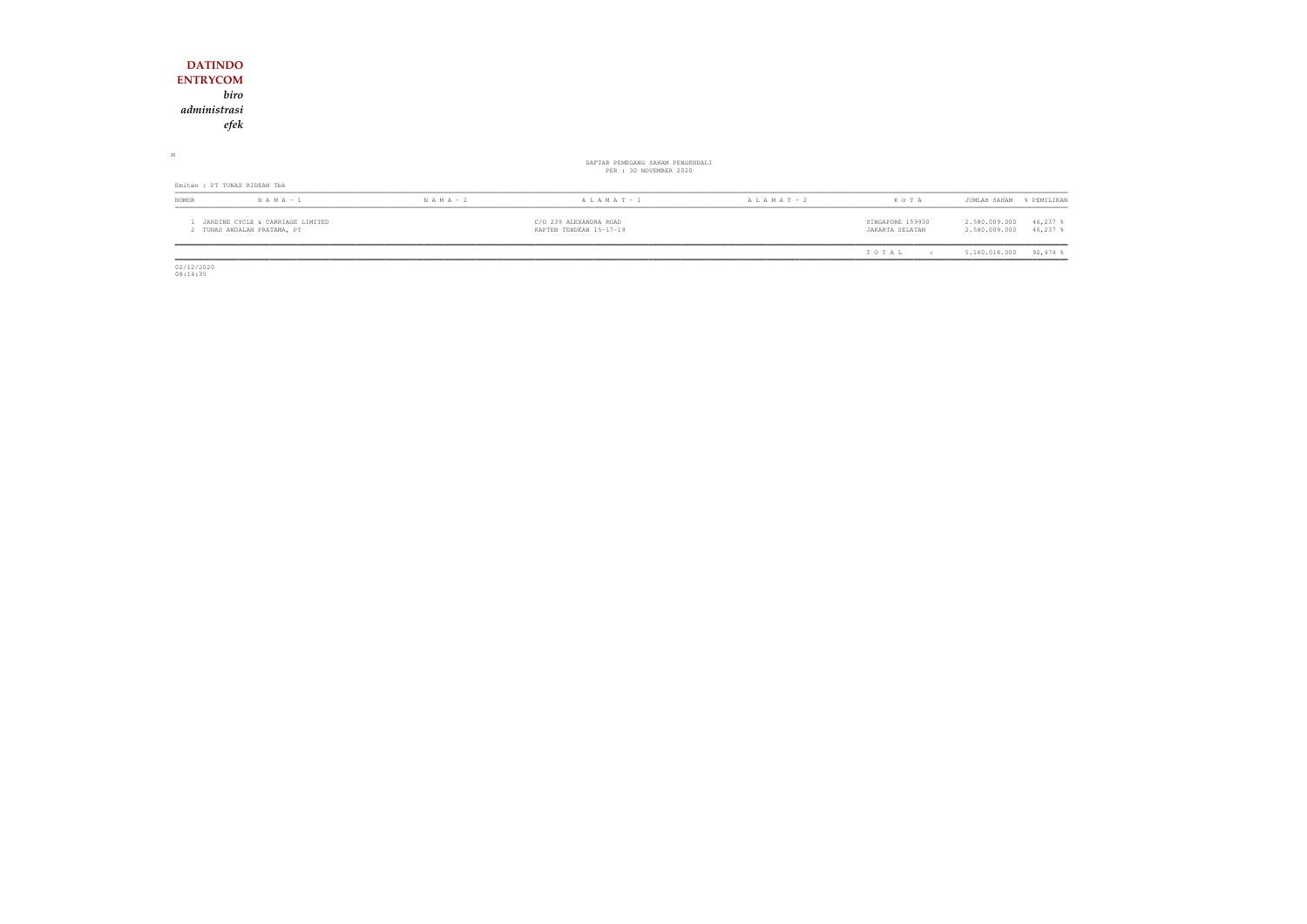### **DATINDO ENTRYCOM** *biro administrasiefek*

PM

# PEMILIKAN SAHAM YANG MENCAPAI 5,00% ATAU LEBIH<br>DARI SAHAM YANG DITEMPATKAN DAN DISETOR PENUH (5.580.000.000)<br>PER : 30 NOVEMBER 2020

| Emiten : PT TUNAS RIDEAN Tbk                                  |               |               |                                                   |                   |         |                                                        |  |                                               |                                        |
|---------------------------------------------------------------|---------------|---------------|---------------------------------------------------|-------------------|---------|--------------------------------------------------------|--|-----------------------------------------------|----------------------------------------|
| <b>NOMOR</b>                                                  | $N A M A - 1$ | $N A M A - 2$ | $A L A M A T - 1$                                 | $A L A M A T - 2$ | K O T A | STATUS PEMILIK                                         |  | TGL. REG JUMLAH SAHAM                         | & PEMILIKAN                            |
| JARDINE CYCLE & CARRIAGE LIMITED<br>TUNAS ANDALAN PRATAMA, PT |               |               | C/O 239 ALEXANDRA ROAD<br>KAPTEN TENDEAN 15-17-19 |                   |         | BADAN USAHA ASING<br>PERSEROAN TERBATAS                |  | 2.580.009.000<br>2.580.009.000                | 46,237 \$<br>46,237 \$                 |
|                                                               |               |               |                                                   |                   |         | TOTAL<br>PEMEGANG SAHAM LAINNYA : (350)<br>GRAND TOTAL |  | 5.160.018.000<br>419.982.000<br>5.580.000.000 | $92,474$ %<br>$7,527$ :<br>$100,000$ 8 |

02/12/2020 07:59:03